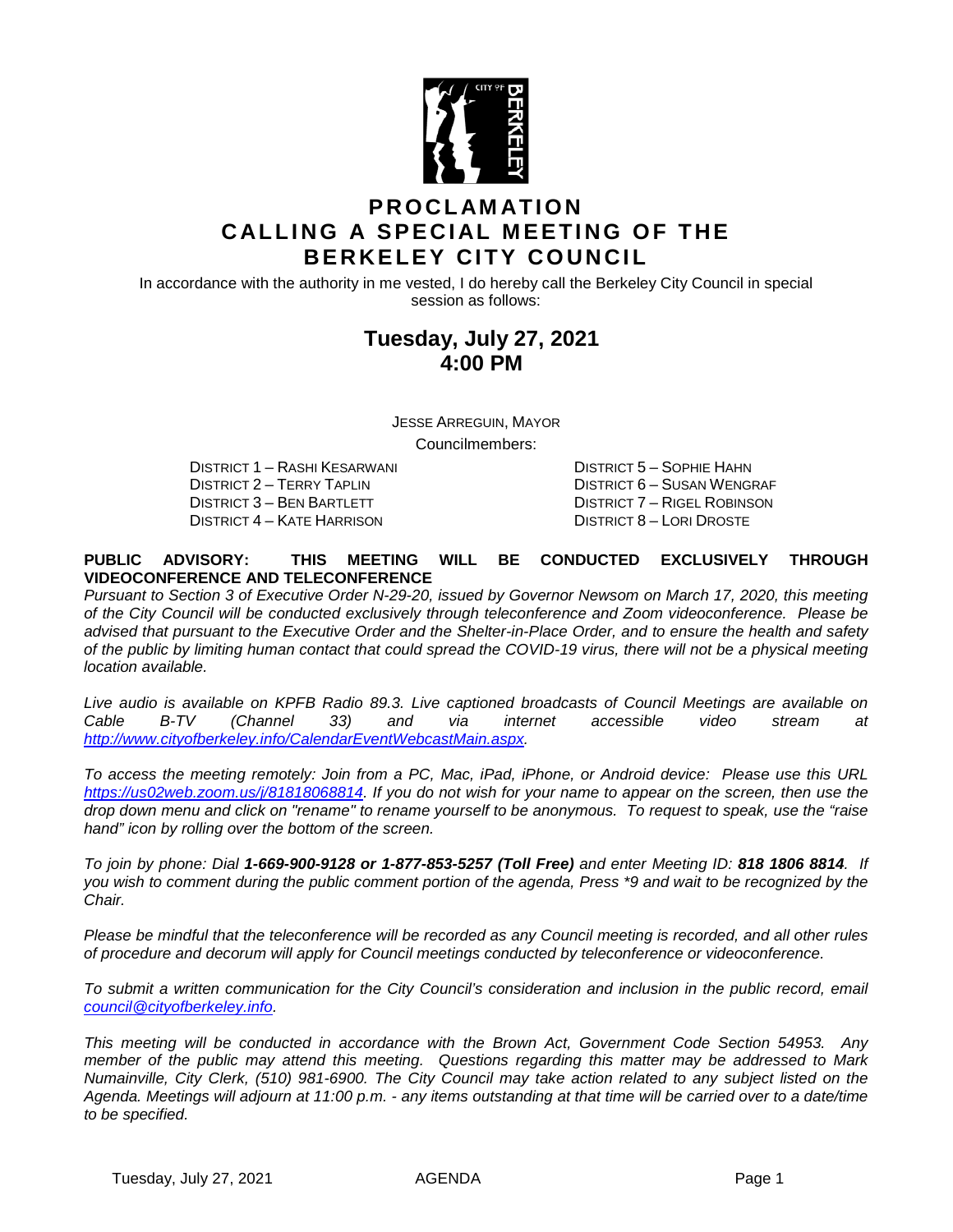### **Preliminary Matters**

**Roll Call:** 

### **Action Calendar**

*The public may comment on each item listed on the agenda for action as the item is taken up. For items moved to the Action Calendar from the Consent Calendar or Information Calendar, persons who spoke on the item during the Consent Calendar public comment period may speak again at the time the matter is taken up during the Action Calendar.*

*The Presiding Officer will request that persons wishing to speak use the "raise hand" function to determine the number of persons interested in speaking at that time. Up to ten (10) speakers may speak for two minutes. If there are more than ten persons interested in speaking, the Presiding Officer may limit the public comment for all speakers to one minute per speaker. Speakers are permitted to yield their time to one other speaker, however no one speaker shall have more than four minutes. The Presiding Officer may, with the consent of persons representing both sides of an issue, allocate a block of time to each side to present their issue.*

*Action items may be reordered at the discretion of the Chair with the consent of Council.*

# **Action Calendar – Public Hearings**

*Staff shall introduce the public hearing item and present their comments. This is followed by five-minute presentations each by the appellant and applicant. The Presiding Officer will request that persons wishing to speak use the "raise hand" function to be recognized and to determine the number of persons interested in speaking at that time.*

*Up to ten (10) speakers may speak for two minutes. If there are more than ten persons interested in speaking, the Presiding Officer may limit the public comment for all speakers to one minute per speaker. The Presiding Officer may with the consent of persons representing both sides of an issue allocate a block of time to each side to present their issue.*

*Each member of the City Council shall verbally disclose all ex parte contacts concerning the subject of the hearing. Councilmembers shall also submit a report of such contacts in writing prior to the commencement of the hearing. Written reports shall be available for public review in the office of the City Clerk.*

### **1. ZAB Appeal: 770 Page Street, Use Permit #ZP2020-0051 From: City Manager**

**Recommendation:** Conduct a public hearing, and, upon conclusion, adopt a Resolution affirming the Zoning Adjustments Board (ZAB) decision to approve Use Permit #ZP2020-0051 to demolish an existing single-family dwelling unit and construct four detached, three-story, approximately 1,500-square-foot dwelling units on a 5,532-square-foot lot in the Mixed Use-Residential Zoning District (MU-R), and dismiss the appeal.

#### **Financial Implications:** None

Contact: Jordan Klein, Planning and Development, (510) 981-7400

# **Adjournment**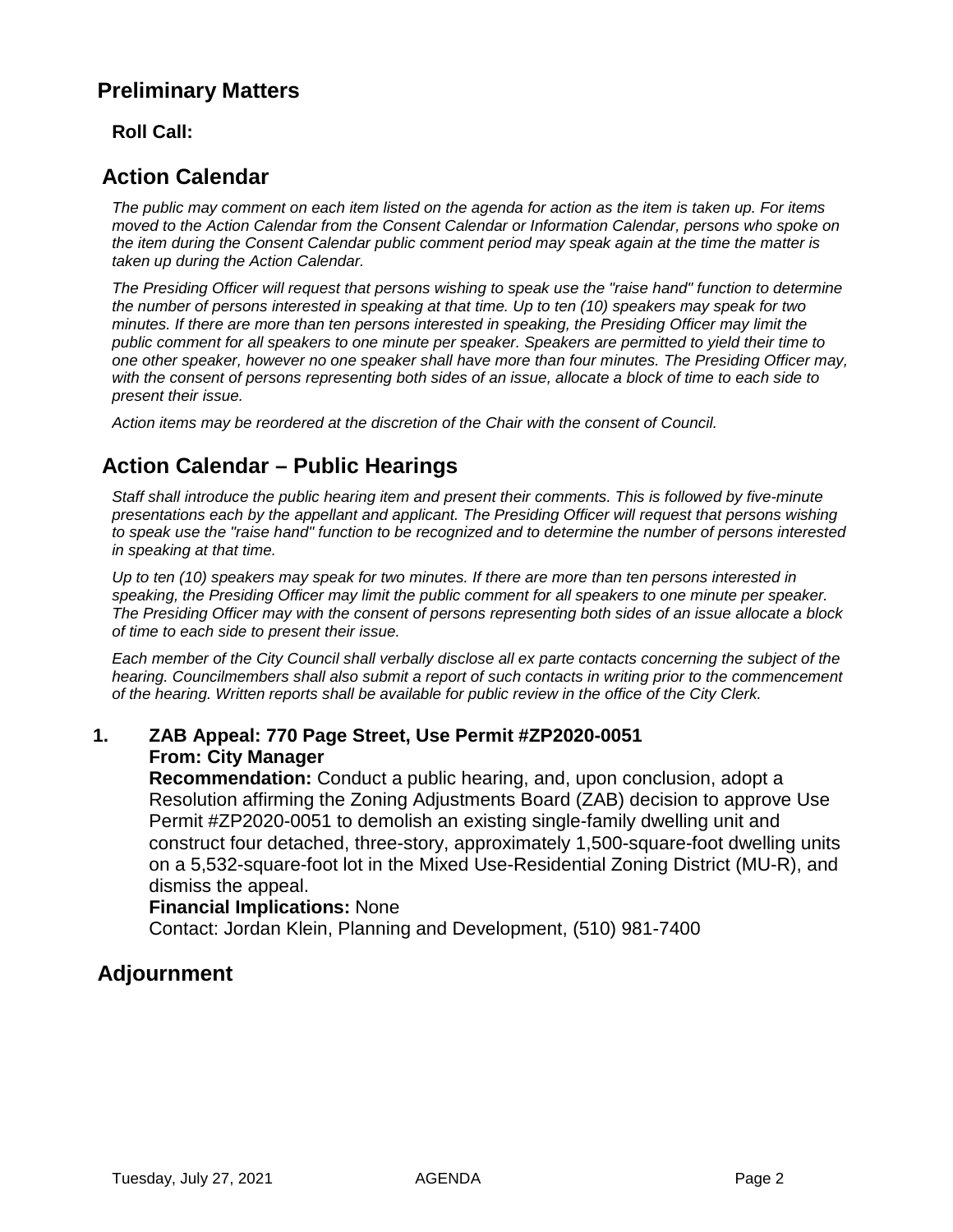I hereby request that the City Clerk of the City of Berkeley cause personal notice to be given to each member of the Berkeley City Council on the time and place of said meeting, forthwith.

> IN WITNESS WHEREOF, I have hereunto set my hand and caused the official seal of the City of Berkeley to be affixed on this 23rd day of July, 2021.

Lesse Arregui

Jesse Arreguin, Mayor

Public Notice – this Proclamation serves as the official agenda for this meeting.

ATTEST: Mart Sprining

Date: Friday, July 23, 2021 Mark Numainville, City Clerk

*NOTICE CONCERNING YOUR LEGAL RIGHTS: If you object to a decision by the City Council to approve or deny a use permit or variance for a project the following requirements and restrictions apply: 1) No lawsuit challenging a City decision to deny (Code Civ. Proc. §1094.6(b)) or approve (Gov. Code 65009(c)(5)) a use permit or variance may be filed more than 90 days after the date the Notice of Decision of the action of the City Council is mailed. Any lawsuit not filed within that 90-day period will be barred. 2) In any lawsuit that may be filed against a City Council decision to approve or deny a use permit or variance, the issues and evidence will be limited to those raised by you or someone else, orally or in writing, at a public hearing or prior to the close of the last public hearing on the project.*

Live captioned broadcasts of Council Meetings are available on Cable B-TV (Channel 33), via internet accessible video stream at<http://www.cityofberkeley.info/CalendarEventWebcastMain.aspx> and KPFB Radio 89.3.

Archived indexed video streams are available at [http://www.cityofberkeley.info/citycouncil.](http://www.cityofberkeley.info/citycouncil) Channel 33 rebroadcasts the following Wednesday at 9:00 a.m. and Sunday at 9:00 a.m.

Communications to the City Council are public record and will become part of the City's electronic records, which are accessible through the City's website. **Please note: e-mail addresses, names, addresses, and other contact information are not required, but if included in any communication to the City Council, will become part of the public record.** If you do not want your e-mail address or any other contact information to be made public, you may deliver communications via U.S. Postal Service to the City Clerk Department at 2180 Milvia Street. If you do not want your contact information included in the public record, please do not include that information in your communication. Please contact the City Clerk Department for further information.

Any writings or documents provided to a majority of the City Council regarding any item on this agenda will be posted on the City's website at [http://www.cityofberkeley.info.](http://www.cityofberkeley.info/)

> Agendas and agenda reports may be accessed via the Internet at <http://www.cityofberkeley.info/citycouncil>

#### COMMUNICATION ACCESS INFORMATION:

To request a disability-related accommodation(s) to participate in the meeting, including auxiliary aids or services, please contact the Disability Services specialist at (510) 981-6418 (V) or (510) 981-6347 (TDD) at least three business days before the meeting date.



Captioning services are provided at the meeting, on B-TV, and on the Internet.